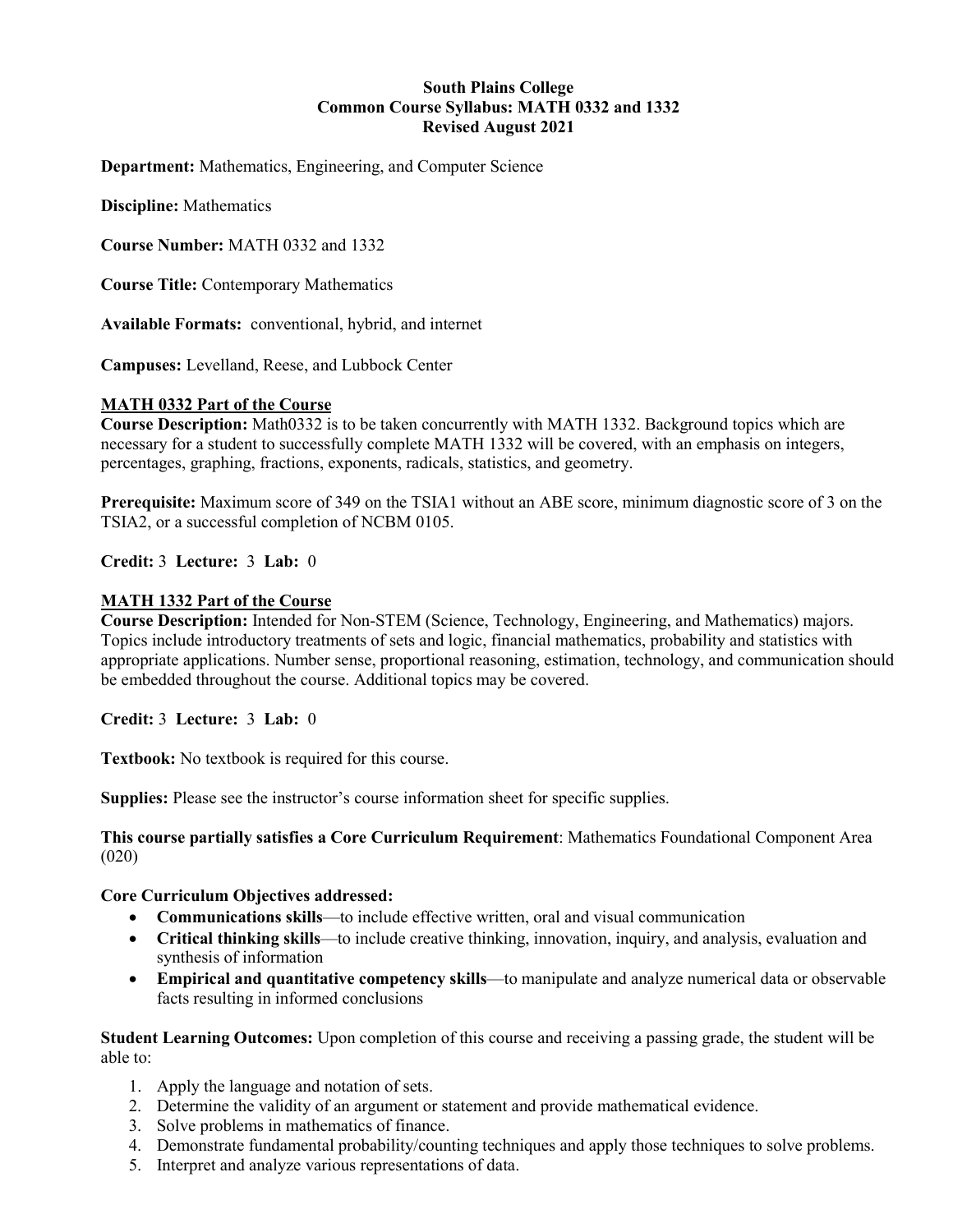6. Demonstrate the ability to choose and analyze mathematical models to solve problems from real-world settings, including, but not limited to, personal finance, health literacy, and civic engagement.

**Student Learning Outcomes Assessment:** A pre- and post-test questions will be used to determine the extent of improvement that the students have gained during the semester

**Course Evaluation:** There will be departmental final exam questions given by all instructors.

**Attendance/Student Engagement Policy:** Attendance and engagement are the most critical activities for success in this course. The instructor maintains records of the student's attendance and submission of assignments throughout the semester. The student is expected to attend at least eighty percent (80%) of the **total** class meetings **and** submit at least eighty percent (80%) of the **total** class assignments to have the best chance of success. If the student fails to meet these minimum requirements, the instructor may remove the student from the class with an X, upon their discretion, to help the student from harming their GPA. If the student cannot receive an X, the instructor will assign an F.

Plagiarism violations include, but are not limited to, the following:

- 1. Turning in a paper that has been purchased, borrowed, or downloaded from another student, an online term paper site, or a mail order term paper mill;
- 2. Cutting and pasting together information from books, articles, other papers, or online sites without providing proper documentation;
- 3. Using direct quotations (three or more words) from a source without showing them to be direct quotations and citing them; or
- 4. Missing in-text citations.

Cheating violations include, but are not limited to, the following:

- 1. Obtaining an examination by stealing or collusion;
- 2. Discovering the content of an examination before it is given;
- 3. Using an unauthorized source of information (notes, textbook, text messaging, internet, apps) during an examination, quiz, or homework assignment;
- 4. Entering an office or building to obtain an unfair advantage;
- 5. Taking an examination for another;
- 6. Altering grade records;
- 7. Copying another's work during an examination or on a homework assignment;
- 8. Rewriting another student's work in Peer Editing so that the writing is no longer the original student's;
- 9. Taking pictures of a test, test answers, or someone else's paper.

**COVID Syllabus Statement:** It is the policy of South Plains College that as a condition of on-campus enrollment, all students are required to engage in safe behaviors to avoid the spread of COVID-19 in the SPC community. There will be no requirement for face coverings at any location on any South Plains College campus or classroom. Faculty, staff, or students may continue to wear a mask voluntarily, but there will be no requirements for face coverings in any circumstance.

If you are experiencing any of the following symptoms please do not attend class and either seek medical attention or get tested for COVID-19.

- Cough, shortness of breath, difficulty breathing
- Fever or chills
- Muscles or body aches
- Vomiting or diarrhea
- New loss of taste and smell

Please also notify DeEtte Edens, BSN, RN, Associate Director of Health & Wellness, at [dedens@southplainscollege.edu](mailto:dedens@southplainscollege.edu) or 806-716-2376.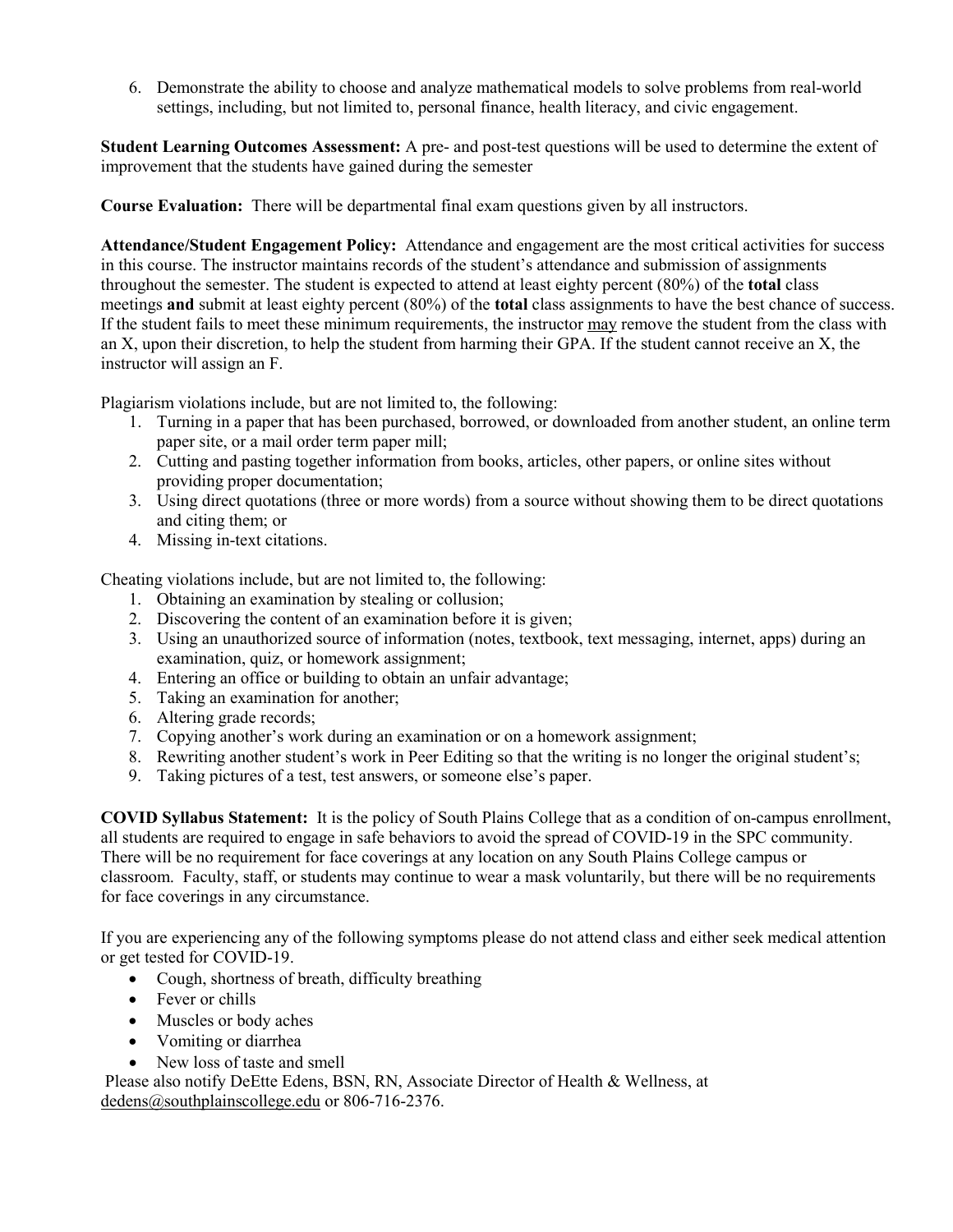**Student Code of Conduct Policy**: Any successful learning experience requires mutual respect on the part of the student and the instructor. Neither instructor nor student should be subject to others' behavior that is rude, disruptive, intimidating, aggressive, or demeaning**.** Student conduct that disrupts the learning process or is deemed disrespectful or threatening shall not be tolerated and may lead to disciplinary action and/or removal from class.

**Diversity Statement:** In this class, the teacher will establish and support an environment that values and nurtures individual and group differences and encourages engagement and interaction. Understanding and respecting multiple experiences and perspectives will serve to challenge and stimulate all of us to learn about others, about the larger world and about ourselves. By promoting diversity and intellectual exchange, we will not only mirror society as it is, but also model society as it should and can be.

**Disability Statement:** Students with disabilities, including but not limited to physical, psychiatric, or learning disabilities, who wish to request accommodations in this class should notify the Disability Services Office early in the semester so that the appropriate arrangements may be made. In accordance with federal law, a student requesting accommodations must provide acceptable documentation of his/her disability to the Disability Services Office. For more information, call or visit the Disability Services Office at Levelland (Student Health & Wellness Office) 806-716-2577, Reese Center (Building 8) 806-716-4675, or Plainview Center (Main Office) 806-716-4302 or 806-296-9611.

**Nondiscrimination Policy:** South Plains College does not discriminate on the basis of race, color, national origin, sex, disability or age in its programs and activities. The following person has been designated to handle inquiries regarding the non-discrimination policies: Vice President for Student Affairs, South Plains College, 1401 College Avenue, Box 5, Levelland, TX 79336. Phone number 806-716-2360.

**Title IX Pregnancy Accommodations Statement:** If you are pregnant, or have given birth within six months, Under Title IX you have a right to reasonable accommodations to help continue your education. To [activate](http://www.southplainscollege.edu/employees/manualshandbooks/facultyhandbook/sec4.php) accommodations you must submit a Title IX pregnancy accommodations request, along with specific medical documentation, to the Director of Health and Wellness. Once approved, notification will be sent to the student and instructors. It is the student's responsibility to work with the instructor to arrange accommodations. Contact the Director of Health and Wellness at 806-716-2362 or [email](http://www.southplainscollege.edu/employees/manualshandbooks/facultyhandbook/sec4.php) [rcanon@southplainscollege.edu](mailto:rcanon@southplainscollege.edu) for assistance.

**Campus Concealed Carry**: Texas Senate Bill - 11 (Government Code 411.2031, et al.) authorizes the carrying of a concealed handgun in South Plains College buildings only by persons who have been issued and are in possession of a Texas License to Carry a Handgun. Qualified law enforcement officers or those who are otherwise authorized to carry a concealed handgun in the State of Texas are also permitted to do so. Pursuant to Penal Code (PC) 46.035 and South Plains College policy, license holders may not carry a concealed handgun in restricted locations. For a list of locations and Frequently Asked Questions, please refer to the Campus Carry page at: <http://www.southplainscollege.edu/campuscarry.php>

Pursuant to PC 46.035, the open carrying of handguns is prohibited on all South Plains College campuses. Report violations to the College Police Department at 806-716-2396 or 9-1-1.

**SPC Bookstore Price Match Guarantee Policy:** If you find a lower price on a textbook, the South Plains College bookstore will match that price. The difference will be given to the student on a bookstore gift certificate! The gift certificate can be spent on anything in the store.

If students have already purchased textbooks and then find a better price later, the South Plains College bookstore will price match through the first week of the semester. The student must have a copy of the receipt and the book has to be in stock at the competition at the time of the price match.

The South Plains College bookstore will happily price match BN.com & books on Amazon noted as *ships from and sold by Amazon.com*. Online marketplaces such as *Other Sellers* on Amazon, Amazon's Warehouse Deals, *fulfilled by* Amazon, BN.com Marketplace, and peer-to-peer pricing are not eligible. They will price match the exact textbook, in the same edition and format, including all accompanying materials, like workbooks and CDs.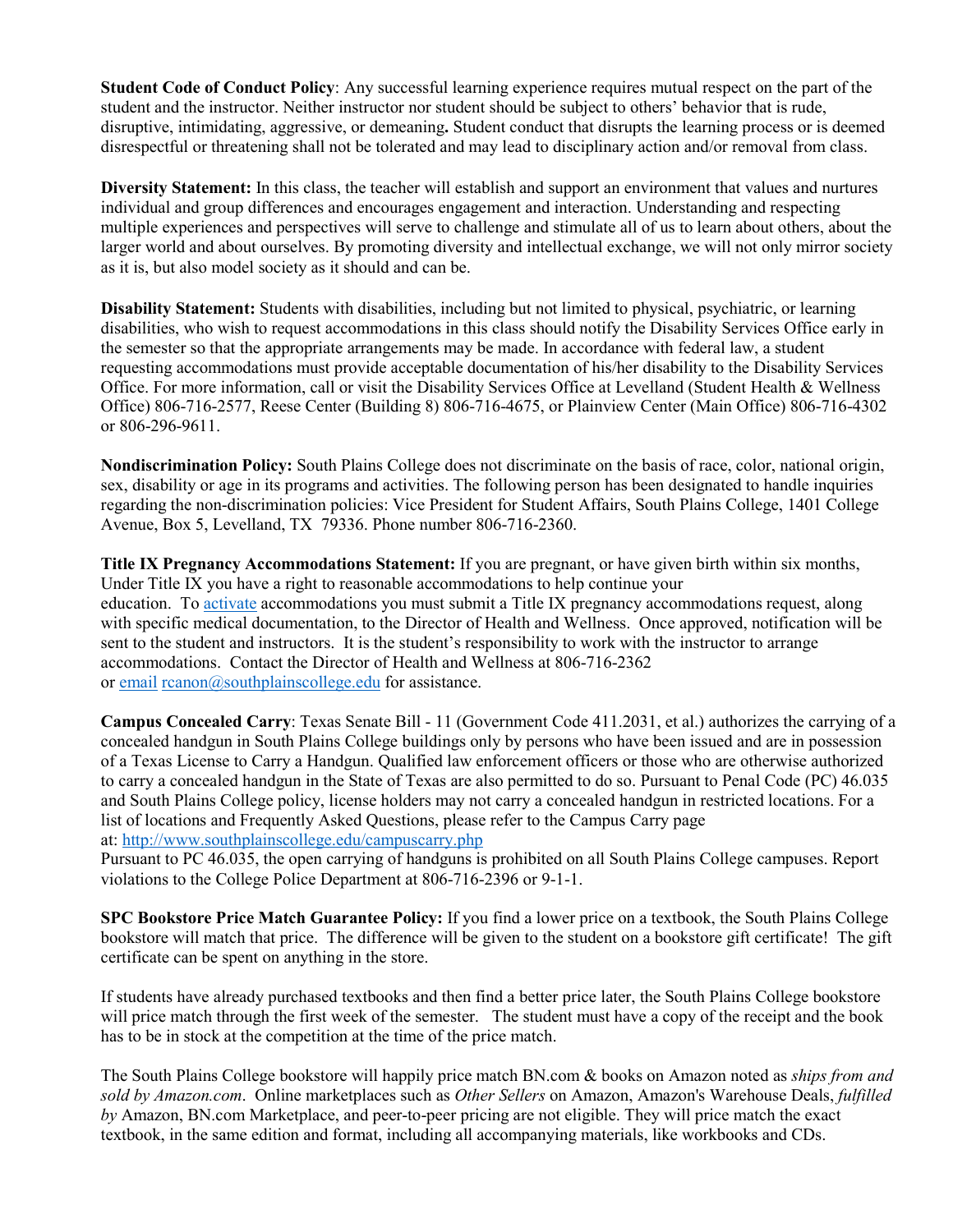A textbook is only eligible for price match if it is in stock on a competitor's website at time of the price match request. Additional membership discounts and offers cannot be applied to the student's refund.

Price matching is only available on in-store purchases. Digital books, access codes sold via publisher sites, rentals and special orders are not eligible. Only one price match per title per customer is allowed.

*Note: The instructor reserves the right to modify the course syllabus and policies, as well as notify students of any changes, at any point during the semester.*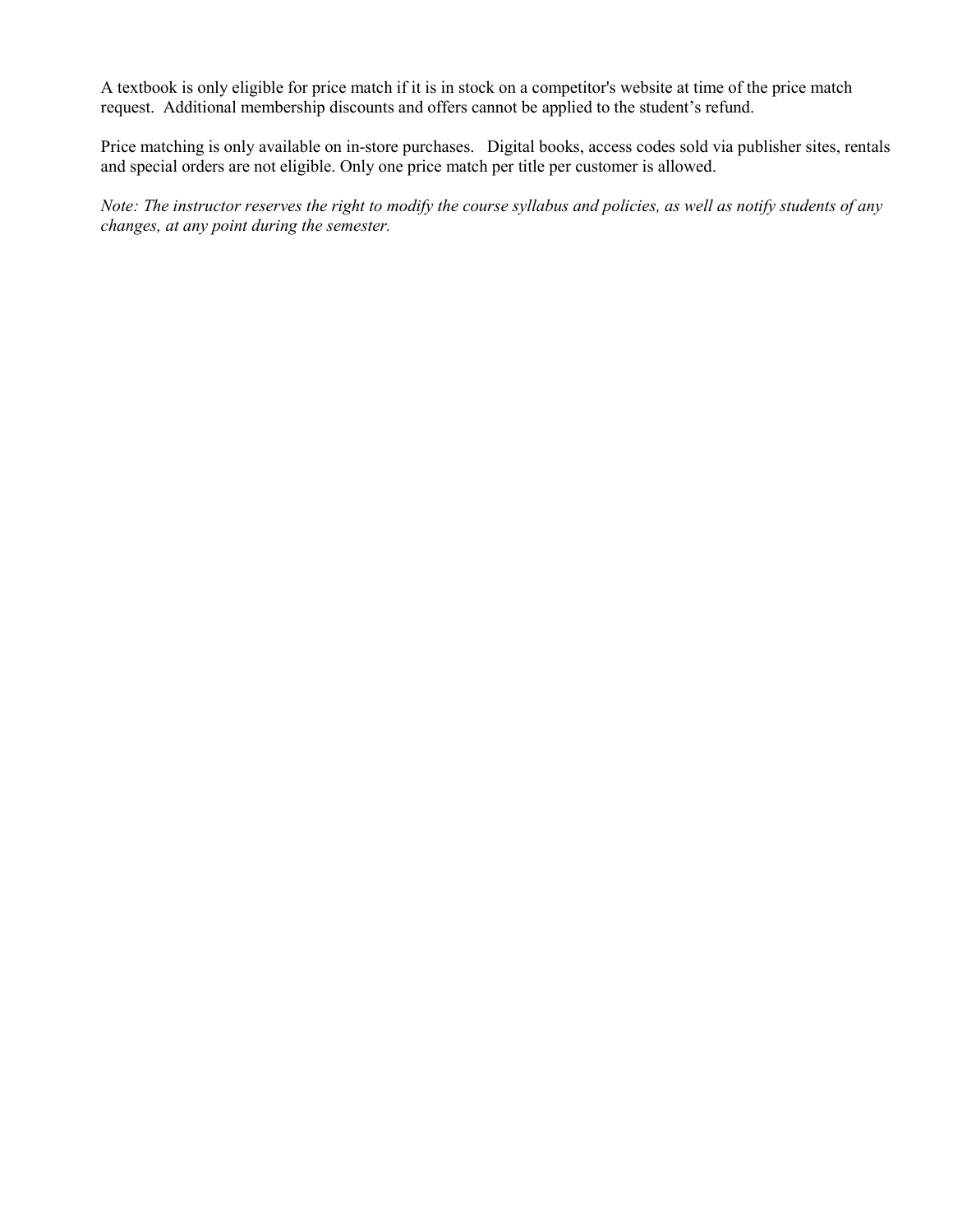### **Course-Specific Corequisite Contemporary Math Syllabus MATH0332/1332.C151 Fall 2021 Internet Course**

**Instructor:** Leah Chenault **Office:** M106 **Telephone:** (806)716-2740

**Email:** [lchenault@southplainscollege.edu](mailto:lchenault@southplainscollege.edu) (preferred method of contact)

**Office Hours:** As listed below or by appointment. I will be in my office on the Levelland campus during face to face (F2F) times listed below if you wish to meet in person. I will be online (via Zoom) during the office hours listed as virtual. You are welcome to pop in and out of my virtual office hours during that virtual time without scheduling a meeting. I will post the virtual office hour information/invite on Blackboard if you wish to join. If you do join virtually and I am helping someone else, please be patient and wait your turn. *If you need to schedule a time to meet outside of the office hours below, please email me to set up a time.* 

| Monday                    | Tuesday                        | Wednesday                 | Thursday               | Friday                 |
|---------------------------|--------------------------------|---------------------------|------------------------|------------------------|
| $F2F: 8:00$ am-8:15       | $F2F: 8:00$ am-8:15            | $F2F: 8:00$ am-8:15       | F2F: 8:00 am-8:15      | Virtual: $8:30$ am $-$ |
| am<br>F2F: $12:45$ pm $-$ | am<br>$F2F: 2:15 \text{ pm} -$ | am<br>F2F: $12:45$ pm $-$ | am<br>$F2F: 2:15$ pm – | $11:30 \text{ am}$     |
| $2:15 \text{pm}$          | $2:45 \text{pm}$               | $2:15 \text{pm}$          | $2:45 \text{pm}$       |                        |

**Email Correspondence:** Since this is an online class, our primary forms of communication will be Blackboard announcements as well as email. If you have a private question that you want to ask, email is the preferred method of contact. You are expected to use your SPC email address to do so. Due to privacy concerns, I will not reply to an email from you from a different email address. Please give me up to 24 hours to respond to questions sent via email. If you email about a specific homework question, please include a picture of the question and the work that you have tried in the email. If you need/want to set up a meeting because you don't feel your question can be answered adequately via email, either come by during office hours or email me to set up a meeting time (meeting can be either virtual or face-to-face).

**Disclaimer:** The instructor reserves the right to alter any class policies/dates as deemed necessary by the instructor. If there are any changes, they will be announced **via an announcement in Blackboard.** 

**Showing Work:** To receive full credit on an assignment, you must show all work that leads to your answer(s). The work must be legible, make sense and be easy to follow. All work and answers must be handwritten.

**Notes, Homework and Test Submissions:** All notes, homework and tests will need to be submitted as a PDF file over Blackboard by the due date and time. An "assignment" will include both the notes and homework for the section(s). The only assignments that will not include notes are the unit reviews as well as your tests. Only one PDF file per assignment should be submitted. I will not take any files that are not PDFs and I will not take any submissions over email. If you have a scanner, you can create your PDF with it. If you do not have a scanner (that's fine…I don't have one either), you will need to create your PDF by taking photos on your phone. I will post a document in Blackboard that describe how to create a PDF from your phone using the CamScanner app, which I recommend using to create your PDFs. Always double check your PDF before submitting to make sure you have included the entire assignment and that the work is legible. Also, you should receive a submission confirmation after the document is submitted. If you mess up your first submission, you can always resubmit the assignment right up until the due date and time. However, after the due date has passed, I will not accept any resubmission. I encourage you to submit things early just in case you have trouble. I will only grade the last submission that you made for an assignment.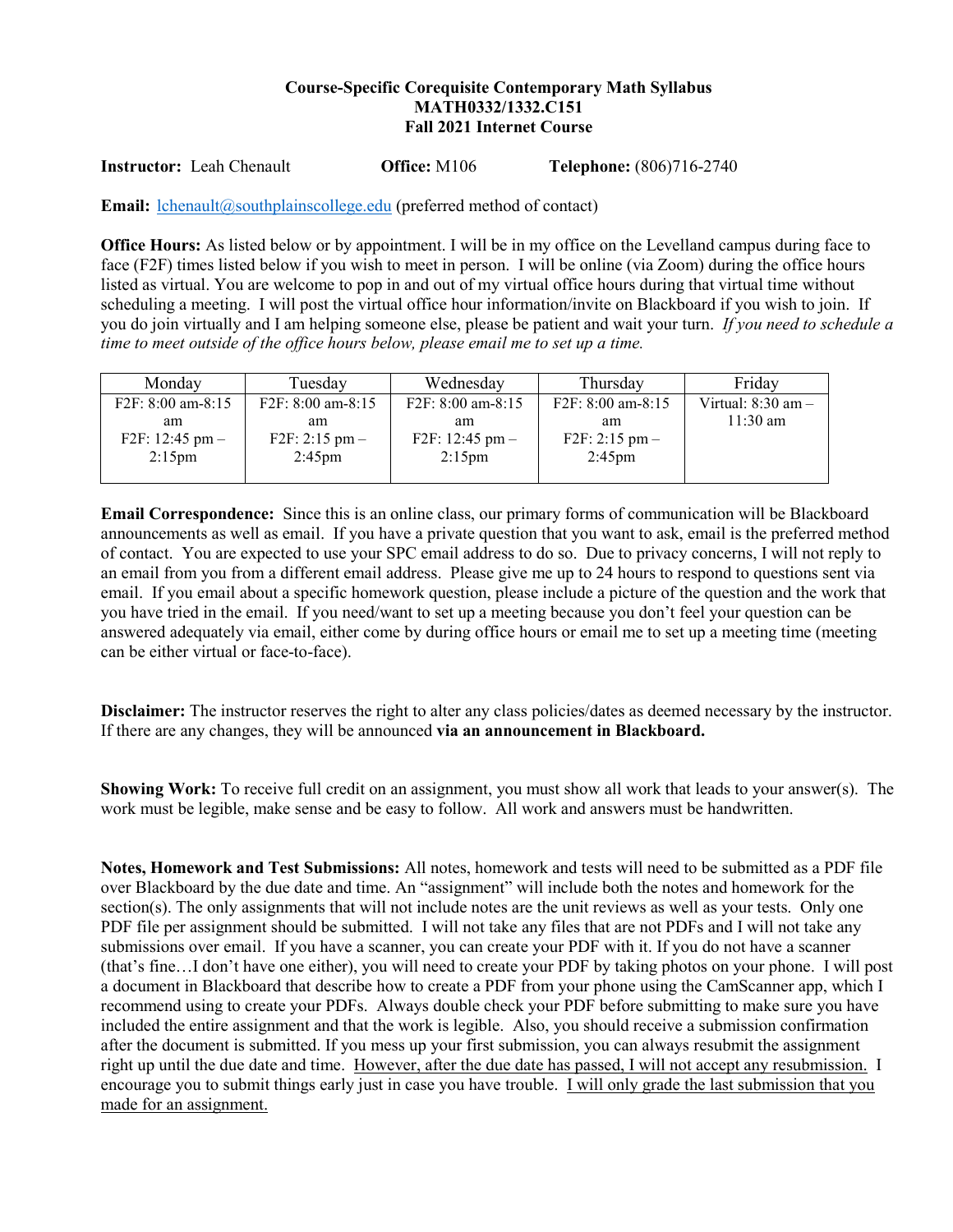# **Course Supplies:**

- Required: Scientific Calculator. The calculator must have the functions log, ln, sin, cos and tan. Suggested TI-30XIIS. They are inexpensive and user friendly.
- Required: Computer with a webcam, high-speed internet access and the most up-to-date Chrome internet browser
- Required: Notebook paper on which to complete your assignments
- Recommended: Graph paper (available to print on blackboard)
- Recommended: 3 inch by 5 inch notecards. I allow you to handwrite whatever you want on one side of a 3 inch by 5 inch notecard that you may have out during testing.
- Recommended: Printed Notes. A blank copy of the notes will be posted on Blackboard. I recommend printing them (if you have access to a printer) and filling them out as you go through the notes videos. Please note that the SPC campus computer labs are available if you want to print your notes off there. If you don't have access to a printer, you should take notes on notebook paper as you watch the video. I recommended keeping all of your notes in order in a notebook in order to stay organized and make them easily accessible.
- Recommended: Large 3 ring binder with dividers to keep all notes and homework organized.

**Attendance:** Course attendance will be taken via your completed notes, homework and tests. If you fail to complete and turn in an assignment (*for any reason*) by the specified date and time, then you will receive an absence. Per South Plains College math department policy, you will be administratively dropped from the course if your number of missed assignments goes over 20% of all assignments. For this class, if the number of items (including assignments and tests) you fail to turn in goes over **ten**, you will be dropped from the class with either an X (if you exceed that number before the drop date) or an F (if you exceed that number after the drop date).

# **Daily Assignments (Notes and Homework):**

- Homework will be assigned for each notes section.
- You will turn in each assignment as one PDF file. I will not take any assignment that is not one PDF file.
- Required notes and homework are due at the date and time specified. Late assignments will not be accepted. If you are wondering if your assignment was submitted, check your SPC email. You should receive a submission confirmation with the date and time the assignment was submitted. If you don't get a submission confirmation, then I did not get the assignment.
- Late assignments are not accepted under any circumstances. If an assignment is turned in late, it will be a zero.
- Each assignment will be graded as follows:
	- 1. Notes are submitted and completely filled out by you using the notes videos. If you did not print off the notes' pages in advance, this will include writing the definitions and questions as well as showing the work for the problems. (25% of assignment grade)
	- 2. Completion of assigned homework questions (25% of assignment grade)
	- 3. I will spot check 3-5 questions on each homework submission (50% of assignment grade)
- To receive full credit for homework problems, you must show work that is legible and it must make sense.
- Keys to the homework assignments are posted on Blackboard so that you can check your answers. Please remember that when I grade, not only will I grade the answer, I am grading your work that leads to that answer.
- At the end of the class, the lowest 4 daily assignment grades will be dropped.

# **Exams:**

- 6 Unit Exams and a comprehensive Final Exam.
- Tests must be completed in the time window given. Each test is available for a 24 hour period (see the schedule below for test days and times). The test will only be posted on Blackboard during that time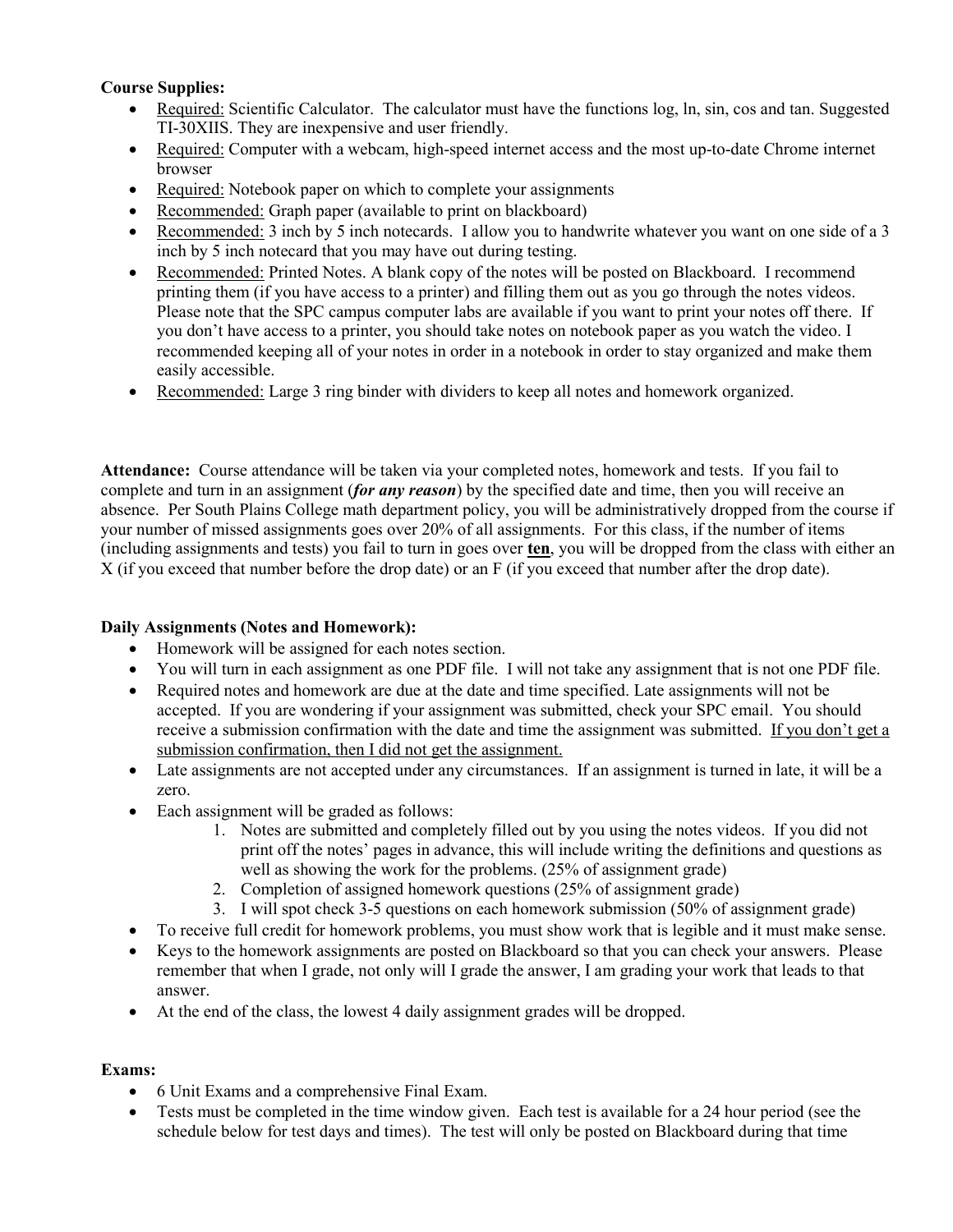interval. You should select a two hour window of time out of the 24 hour window that the test is posted. You will need to complete and submit the exam during the two hours you select.

- Tests will be monitored virtually using Proctorio software. See the Online Exam Policies and Procedures section below for more detailed information and expectations.
- When you are done with an exam, you will submit it as a PDF file over Blackboard by the specified time. After you finish and "submit" the exam link running the Proctorio software, you will have 10 minutes to submit the PDF of your exam on the link directly underneath it. If I don't get your PDF in that 10 minutes, you will receive a zero on the exam.
- You are not allowed to print off the exam. You should do all of your work for the exam on notebook paper. A PDF of the notebook paper that you used to do the questions is what you will submit over Blackboard.
- You must show all work to received credit for each individual problem.
- If you are going to miss an exam, contact your instructor immediately (preferably prior to the exam). Make up exams are very rare and only provided under extreme, documented circumstances.
- I will also replace your lowest unit test grade with your final exam grade.

# **Online Exam Policies and Procedures:**

- Tests will be monitored virtually via the Proctorio software. In order for Proctorio to work correctly, you need to be using the most up-to-date Chrome internet browser and add the Proctorio plug in/extension. This extension can be added at [https://getproctorio.com/.](https://getproctorio.com/)
- Enrollment in the course is an agreement to abide by and accept all terms for online testing. Online exams within this course will require online proctoring. Therefore, students will be required to have a webcam (USB or internal) with a microphone when taking an exam as well as the Chrome internet browser. Students understand that this remote recording device is purchased and controlled by the student and that recordings from any private residence must be done with the permission of any person residing in the residence. To avoid any concerns in this regard, students should select private spaces for the testing. Students must ensure that any recordings do not invade any third party privacy rights and accept all responsibility and liability for violations of any third party privacy concerns.
- Tests must be completed in the time window given. Once you begin your exam, you must finish it and submit it during that sitting. You are not allowed to stop and come back to it later. You are not allowed to take breaks during the exam so plan accordingly. An exam should not take more than two hours to complete. Therefore, you will pick a window of two hours out of the 24 hour window that the exam is posted.
- Your PDF of the exam must be submitted by the due date and time for that exam.
- There will be two links for each exam.
	- a. The first link is the exam I have written and will launch the Proctorio software. To being an exam, click on that link and a PDF will open. You not allowed to download this PDF to your computer or print the PDF. When you are done taking the exam, you will click on "Save and Submit." If you have not entered anything in the box, Blackboard will ask you if you still want to submit even though you have not typed in any answer(s) and you should click "Okay." Your answers will be submitted as part of your PDF using the second exam link.
	- b. The second exam link is where you will actually submit your PDF of the exam. You will have 10 minutes after submitting the first exam link (which marks the end of your ability to view the exam) to submit your PDF via the second link. If I don't get your PDF in that 10 minutes, you will receive a zero on the exam.
- You are not allowed to print off the exam. You should do all of your work for the exam on notebook paper. A PDF of the notebook paper that you used to do the questions is what you will submit over Blackboard.
- Audio, video and your computer screen are being recorded during testing. Please make sure your computer's audio and video are turned on.
- The webcam/video must show both you and your work space at all times during the exam. Your exam workspace should include a writing utensil, blank notebook paper on which to complete the exam, a 3 inch by 5 inch notecard, and your non-graphing calculator. If I can't see both you and your workspace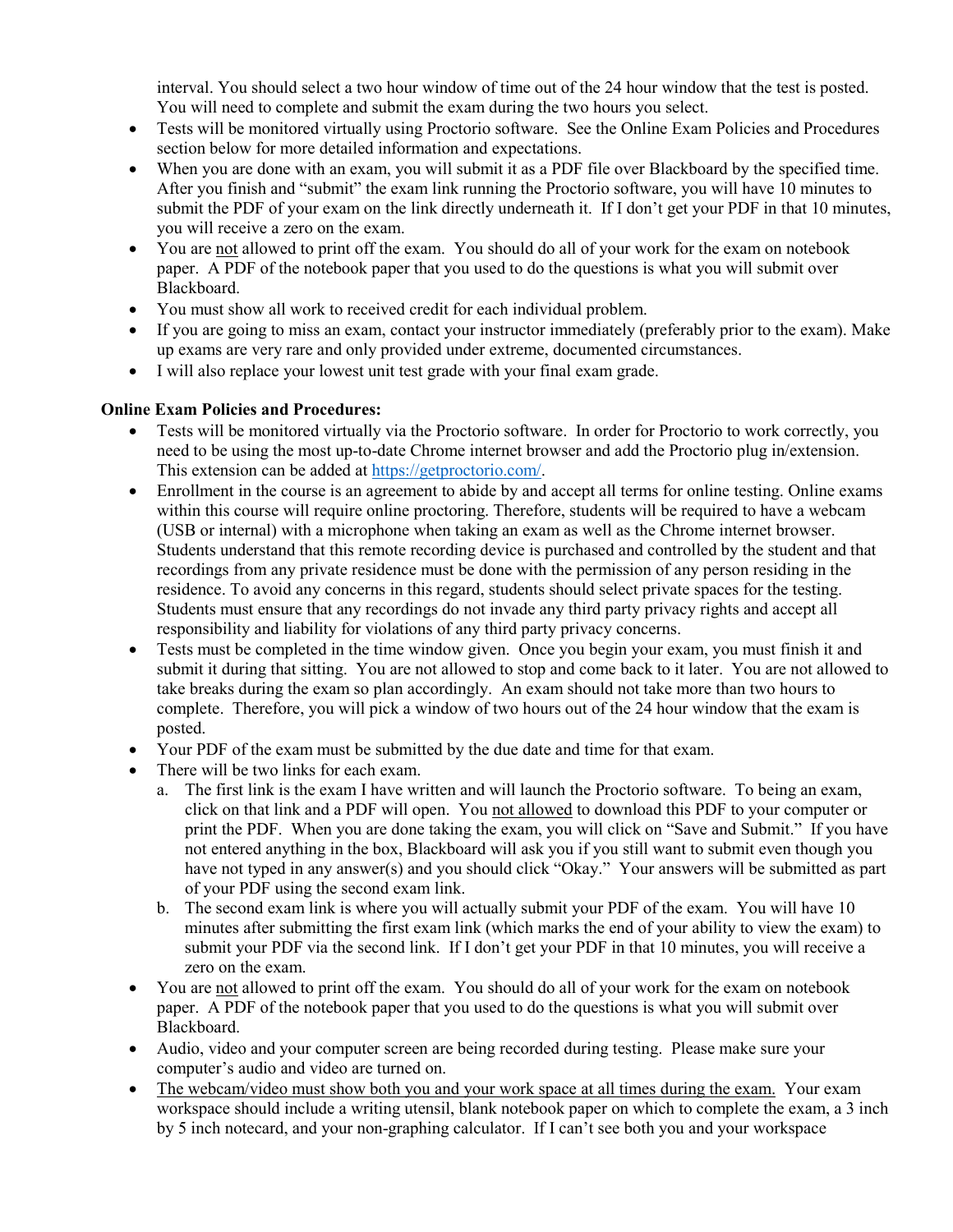throughout the exam, you will receive a zero. See the posted Blackboard video for an example of what I should see when you are testing.

- After you click on the exam to launch it, you should hold the following up to your webcam for a period of five seconds each:
	- i. A photo ID (this could be a student ID, driver's license or work ID. The photo ID must show your picture as well as your given name).
	- ii. Your non-graphing calculator
	- iii. Both sides of your 3 inch by 5 inch notecard. You are allowed to handwrite whatever you want on one side of a 3 inch by 5 inch notecard that you may have out during the exam.
- If there is anything else in your workspace, you will receive a zero on the exam. You should not have out any electronic devices (cell phone, smart watches, another computer etc) or notes during the exam.
- The exam itself will be posted on Blackboard and you should be able to have it open on your computer screen during the exam. That is all that should be on your computer screen until you are finished with the exam. Surfing the internet during the exam is prohibited and will result in a zero. Remember that the Proctorio software monitors your computer screen during the exam.
- When the exam is open, you should not move the cursor off of the exam. I recommend scrolling through the exam using one of the following methods:
	- i. If you have a trackpad on your computer, you can scroll using two fingers.
	- ii. If you have a mouse with a scroll wheel, you can use that.
	- iii. You can use the arrow keys to scroll up and down the document.
- You should find a private place to test where you will not be interrupted. You should be the only person in the room where you are testing. If I see or hear other people in the room with you, then you will get a zero on the exam.
- There is no talking during the exam. The computer will be recording both audio and video.
- All electronic communication devices (phones, smart watches etc) must be put away during exams. Failure to do so will result in a grade of zero on the exam.
- The Proctorio exam monitoring (audio, video and computer screen) will not be cut off until you submit the first exam link. After you submit that first link, you will have 10 minutes to submit your actual PDF via the second exam link. Please make sure you get a submission confirmation before you close out Blackboard.
- If there is anything questionable that happens during the exam or if you do not follow all Online Exam Policies and Procedures, you will receive a zero on the exam.

**Reviewing Grades on Blackboard:** After I grade your homework and exams, you should be able to log into Blackboard to not only see your grade but to also see any notes that I made on your submitted PDF.

#### **Grading Formula:**

Class participation and a strong work ethic do not guarantee a passing grade. However, these two things are extremely important and do increase the likelihood of passing. The final responsibility for learning lies with the student. The final letter grade for this course will be based on the following:

- 6 Unit Tests at 10% each ..............................60%
- Daily Assignment Average..............................15%
- Final Exam Grade..........................................25%

# **Final Grade Determination for College-Level Part of the Course:**

A 90-100 B 80-89 C 70-79 D 60-69 F 59 or below

**Corequisite Grade Information:** In order to be in this class, you must register for two separate math classes (MATH 0332 and MATH 1332). Your grade in the college level part of the course (MATH 1332) will be determined using the formula above. Your grade in the support course (MATH 0332) will be a pass/fail (P/F). If you make a grade of A, B, C or D in the MATH 1332 portion of the course, you will receive a P for MATH 0332. If you make a grade of F in the MATH 1332 portion of the course, you will also receive a grade of F for MATH 0332. Your current course grade can be found on Blackboard throughout the semester so you should know where you stand.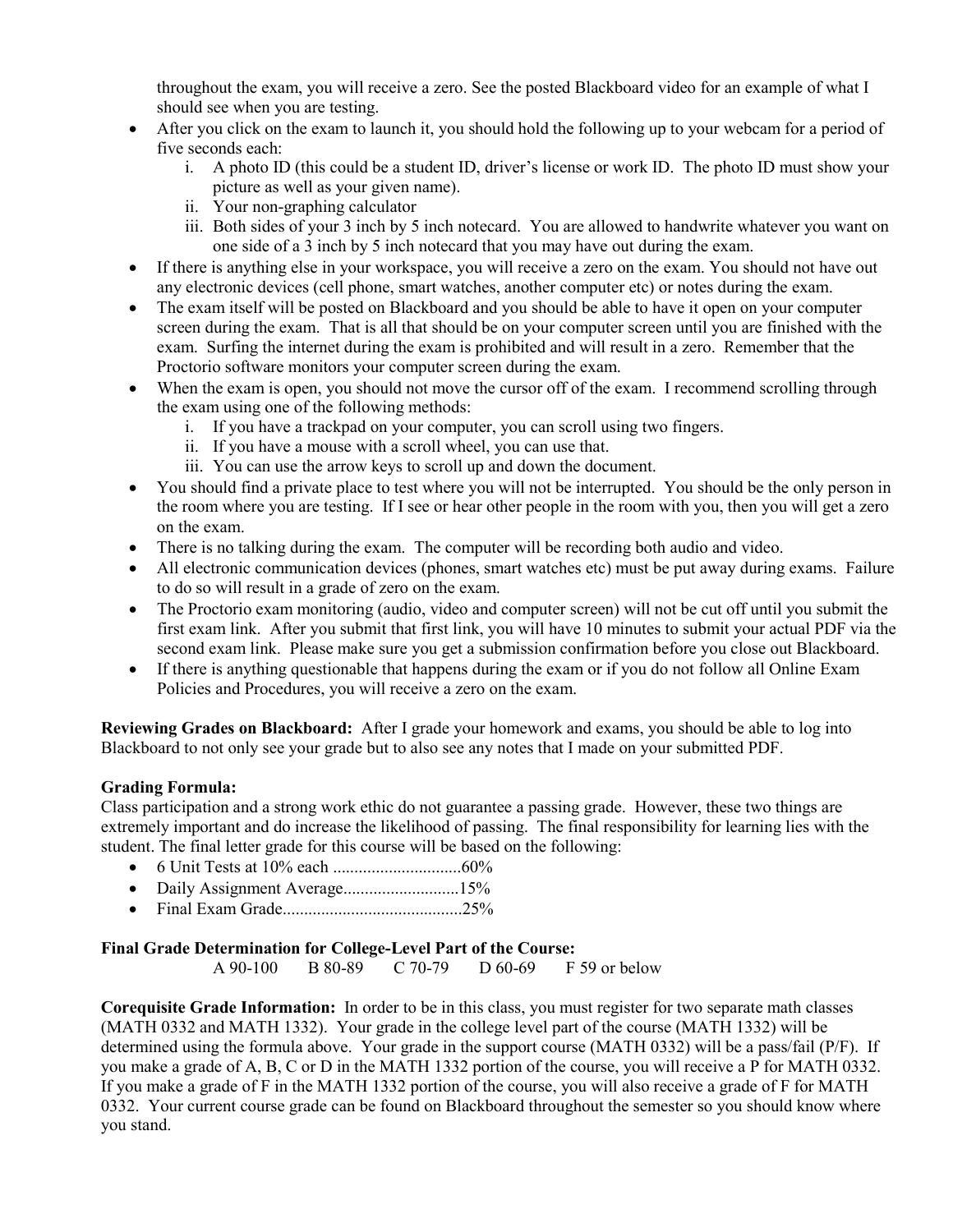#### **Academic Dishonesty:**

Academic dishonesty will not be tolerated. Please see the list of things that constitute plagiarism and cheating in the general 0332/1332 syllabus above. If you violate anything on those lists, you will receive a zero on the assignment/test and could be subject to other actions outlined in the SPC Student Code of Conduct.

### **Resources:**

- Blackboard! Since many parts of this class are online, Blackboard is the hub of the class. The course syllabus, calendar, gradebook, "how to" files, notes handouts, notes videos, and assignments will be available on Blackboard.
- I am available to help you! You may visit with me (either face to face or virtually) during office hours. Also, feel free to email me questions at lchenault@southplainscollege.edu. When you email me, please give me up to 24 hours to respond. My response will be faster during the work week than it will be on weekends. When emailing about a specific homework problem, be sure to include a picture of the problem as well as any work you have tried.
- Peer tutoring is available via SPC. Students may book face-to-face or virtual sessions. Students may book a face-to-face session with no advanced notice needed, so long as there is an appointment slot open. This will allow students to still have the chance to "walk-in". Live virtual sessions with SPC tutors will need to be booked at least 4 hours in advance to allow the tutor time to ensure he/she has access to all needed equipment. Students may book appointments up to 30 days prior to the day and time they wish to schedule. To schedule a tutoring session, go to the SPC Tutoring webpage here [http://www.southplainscollege.edu/exploreprograms/artsandsciences/teacheredtutoring.php,](http://www.southplainscollege.edu/exploreprograms/artsandsciences/teacheredtutoring.php) or go to the SPC webpage, click on Student Services, click on Tutoring.
- Free tutorial videos are available at the following sites:<http://www.mathtv.com/> and [http://www.khanacademy.org/.](http://www.khanacademy.org/)

**Withdrawal Policy:** As required by Texas Education Code Section 51.907, all new students who enroll in a Texas public institution of higher education for the first time beginning with the 2007 fall semester and thereafter, are limited to six course drops throughout their entire undergraduate career. All course drops, including those initiated by students or faculty and any course a transfer student has dropped at another institution, automatically count toward the limit. After six grades of W are received, students must receive grades of A, B, C, D, or F in all courses. There are other exemptions from the six-drop limit and students should consult with a Counselor/Educational Planner before they drop courses to determine these exemptions. Students receiving financial aid must get in touch with the Financial Aid Office before withdrawing from a course. It is the student's responsibility to drop. Excessive absences will result in an administrative withdrawal with a Grade of X or F. If you plan to withdraw, please consult with the instructor immediately. **Note: The last day to drop with a grade of W is Thursday, December 2, 2021.** 

# **Succeeding in a Math Class:**

- Check your SPC email and Blackboard at least once per day. These are the primary forms of communication for the course.
- Be mentally present! Pay attention and ask questions when watching online notes videos.
- Plan ahead. Do homework early enough before the due date that you will have time to ask questions or seek help if you need it.
- Don't wait until the last minute to submit virtual assignments. If a Blackboard assignment is due by 1:00 p.m., as soon the clock strikes 1:00 p.m., you will no longer be able to submit on Blackboard. I will not take late assignments.
- For every hour spent in class (this class is roughly 6 classroom hours per week), you should expect to spend 2-3 hours outside of class working on this course. This includes time spent on homework and studying for exams.
- Get help as soon as you feel yourself falling behind! Don't wait!
- All notes videos and assignments for the course are posted on Blackboard. If you want to get ahead, that is encouraged. Time management is crucial. If you know you are busy during the week, you need to get course work done on the weekends etc.
- I have found that the best way for a student to study for a math exam is to practice working problems over and over.
- Everyone learns and studies differently. I encourage you to seek out and find what works best for you.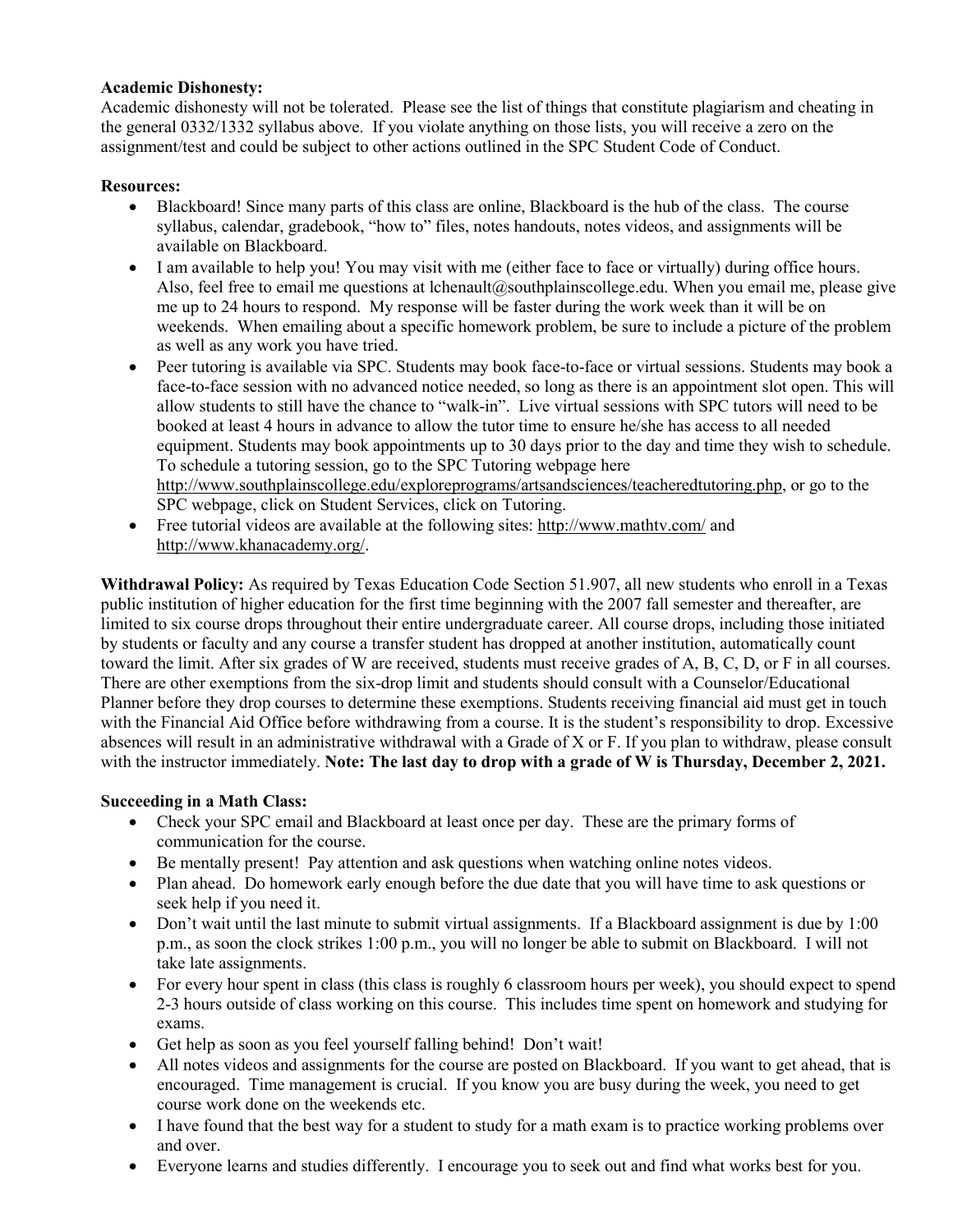#### **Contemporary Mathematics Tentative Course Outline – Fall 2021 Online Class Math 0332.C151 and Math 1332.C151**

*\*\*\*This is a six hour class (it would meet four times a week if completely face-to-face). The class is set up with roughly four assignments due per week. Please plan accordingly. If you are busy, please plan ahead and work on the course material early.\*\*\**

| Week           | Date                            | Due as a single      | Recommended topic to be working on by this                                  |
|----------------|---------------------------------|----------------------|-----------------------------------------------------------------------------|
| #              |                                 | PDF by 1:00 p.m.     | day                                                                         |
|                |                                 | central time on      |                                                                             |
|                |                                 | this day             |                                                                             |
| $\mathbf{1}$   | $M - Aug 30th$                  |                      | Course Intro; Go over syllabus and Blackboard;                              |
|                |                                 |                      | Discussion over strategies                                                  |
|                | $T - Aug 31st$                  | Syllabus Form        | 1.1 Integers, Decimals and Fractions                                        |
|                | $W -$ Sept $1st$                | Notes and HW 1.1     | 1.2 Exponents, Order of Operations, Scientific                              |
|                |                                 |                      | Notation                                                                    |
|                | $R -$ Sept $2nd$                | Notes and HW 1.2     | 1.3 Solving Linear Equations                                                |
| $\overline{2}$ | $M -$ Sept $6th$                |                      | Labor Day Holiday - No School                                               |
|                | $T -$ Sept $7th$                | Notes and HW 1.3     | 1.4 Applications of Linear Equations                                        |
|                | $W -$ Sept $8th$                | Notes and HW 1.4     | 1.5 Introduction to Polynomials                                             |
|                |                                 |                      | Practice Exam. The window for the exam                                      |
|                |                                 |                      | opens at 1:00 p.m. central time today.                                      |
|                | $R -$ Sept 9 <sup>th</sup>      | Notes and HW 1.5;    | 1.6 Solving Quadratic Equations<br>Practice Exam. The window for the exam   |
|                |                                 | <b>Practice Exam</b> | closes at 1:00 p.m. central time today.                                     |
| 3              | $M -$ Sept 13 <sup>th</sup>     | Notes and HW 1.6     | 1.7 Unit 1 Review                                                           |
|                | $T - Sept 14th$                 | HW 1.7: Unit 1       | Exam #1 (Algebra Part I). The window for                                    |
|                |                                 | Review               | the exam opens at 1:00 p.m. central time                                    |
|                |                                 |                      | today.                                                                      |
|                | $W$ – Sept 15 <sup>th</sup>     |                      | Exam #1 (Algebra Part I). The window for                                    |
|                |                                 | Exam $#1$            | the exam closes at 1:00 p.m. central time                                   |
|                |                                 |                      | today.                                                                      |
|                | $R -$ Sept 16 <sup>th</sup>     |                      | 2.1 The Coordinate System, Distance and                                     |
|                |                                 |                      | Midpoint                                                                    |
| $\overline{4}$ | $M -$ Sept $20th$               | Notes and HW 2.1     | 2.2 Intro to Lines and Slope                                                |
|                | $T -$ Sept $21^{st}$            | Notes and HW 2.2     | 2.3 Equations of Lines                                                      |
|                | $W -$ Sept $22nd$               | Notes and HW 2.3     | 2.4 Functions, Graphs and Models                                            |
|                | $R - Sept 23rd$                 | Notes and HW 2.4     | 2.5 Systems of Linear Equations                                             |
| 5              | $M -$ Sept 27 <sup>th</sup>     | Notes and HW 2.5     | 2.6 Applications of Linear Systems                                          |
|                | $T - Sept 28th$                 | Notes and HW 2.6     | 2.7 Unit 2 Review                                                           |
|                | $W -$ Sept $29th$               | HW 2.7: Unit 2       | Exam #2 (Algebra Part II). The window for                                   |
|                |                                 | Review               | the exam opens at 1:00 p.m. central time                                    |
|                |                                 |                      | today.                                                                      |
|                | $R -$ Sept $3\overline{0^{th}}$ |                      | Exam #2 (Algebra Part II). The window for                                   |
|                |                                 | Exam $#2$            | the exam closes at 1:00 p.m. central time                                   |
|                | $M - Oct 4th$                   |                      | today.                                                                      |
| 6              | $T - Oct 5th$                   | Notes and HW 3.1     | 3.1 Measurement and Conversions                                             |
|                | $W - Oct 6th$                   | Notes and HW 3.2     | 3.2 Ratios and Proportions<br>3.3 Variation                                 |
|                | $R - Oct 7th$                   | Notes and HW 3.3     |                                                                             |
| 7              | $M - Oct 11th$                  | Notes and HW 3.4     | 3.4 Simple and Compound Interest<br>3.5 Loan Amortization and the Costs and |
|                |                                 |                      | Advantages of Home Ownership                                                |
|                | $T - Oct 12th$                  | Notes and HW 3.5     | 3.6 Financial Investments                                                   |
|                | $W - Oct 13th$                  | Notes and HW 3.6     | 3.7 Unit 3 Review                                                           |
|                | $R - Oct$ 14 <sup>th</sup>      |                      | 3.7 Unit 3 Review                                                           |
|                |                                 |                      |                                                                             |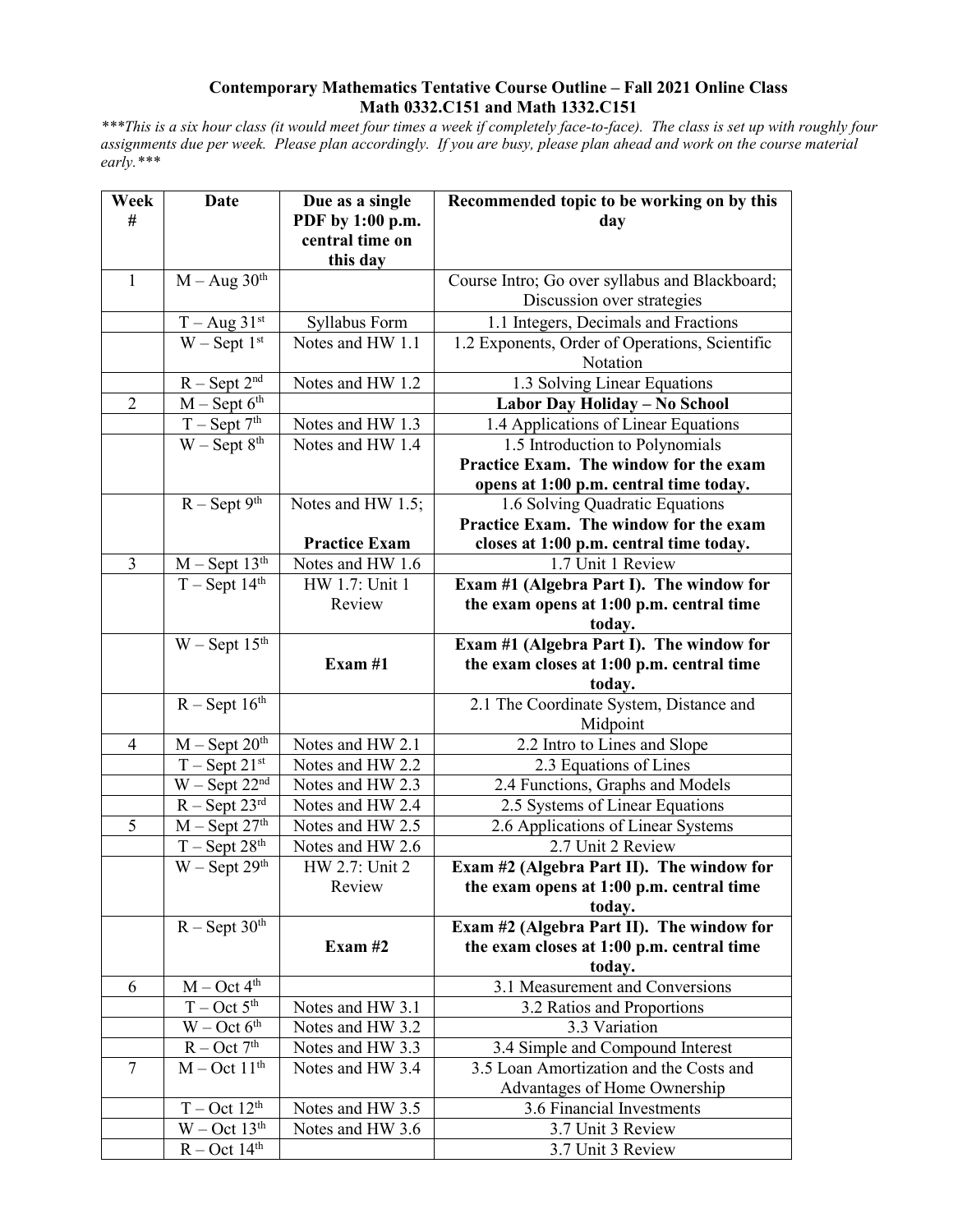| $8\,$ | $M - Oct$ 18 <sup>th</sup>                                               | HW 3.7: Unit 3      | Exam #3 (Consumer Math). The window for          |
|-------|--------------------------------------------------------------------------|---------------------|--------------------------------------------------|
|       |                                                                          | Review              | the exam opens at 1:00 p.m. central time         |
|       |                                                                          |                     | today.                                           |
|       | $T - Oct$ 19 <sup>th</sup>                                               |                     | Exam #3 (Consumer Math). The window for          |
|       |                                                                          | Exam $#3$           | the exam closes at 1:00 p.m. central time        |
|       |                                                                          |                     | today.                                           |
|       | $W - Oct 20th$                                                           |                     | 4.1 Angles, Curves and Polygons                  |
|       | $R - Oct$ $21st$                                                         | Notes and HW 4.1    | 4.2 Triangles: Similarity and the Pythagorean    |
|       |                                                                          |                     | Theorem                                          |
| 9     | $M - Oct 25th$                                                           | Notes and HW 4.2    | 4.3 Perimeter, Circumference and Area            |
|       | $T - Oct 26th$                                                           | Notes and HW 4.3    | 4.4 3-D Shapes, Surface Area and Volume          |
|       | $W - Oct 27th$                                                           | Notes and HW 4.4    | 4.5 Right Triangle Trigonometry                  |
|       | $R - Oct$ 28 <sup>th</sup>                                               | Notes and HW 4.5    | 4.6 Unit 4 Review                                |
| 10    | $M - Nov 1st$                                                            | HW 4.6: Unit 4      | Exam #4 (Geometry). The window for the           |
|       |                                                                          | Review              | exam opens at 1:00 p.m. central time today.      |
|       | $T - Nov 2nd$                                                            |                     | Exam #4 (Geometry). The window for the           |
|       |                                                                          | Exam #4             |                                                  |
|       | $W - Nov 3rd$                                                            |                     | exam closes at 1:00 p.m. central time today.     |
|       |                                                                          |                     | 5.1 Sets, Subsets, Set Operations and Venn       |
|       |                                                                          |                     | Diagrams                                         |
|       | $R - Nov 4th$                                                            | HW 5.1              | 5.2 Surveys and Cardinal Numbers                 |
| 11    | $M - Nov 8th$                                                            | HW 5.2              | 5.3 Counting by Systematic Listing               |
|       | $T - Nov 9th$                                                            | HW 5.3              | 5.4 Using the Fundamental Counting Principle     |
|       | $W - Nov 10^{th}$                                                        | HW 5.4              | 5.5 Counting Problems Involving "Not" and        |
|       |                                                                          |                     | " $Or"$                                          |
|       | $R - Nov 11th$                                                           | $HW$ 5.5            | 5.6 Unit 5 Review                                |
| 12    | $M - Nov 15th$                                                           | HW 5.6: Unit 5      | Exam #5 (Sets and Counting). The window          |
|       |                                                                          | Review              | for the exam opens at 1:00 p.m. central time     |
|       |                                                                          |                     | today.                                           |
|       | $T - Nov 16th$                                                           |                     | Exam #5 (Sets and Counting). The window          |
|       |                                                                          | Exam $#5$           | for the exam closes at 1:00 p.m. central time    |
|       |                                                                          |                     | today.                                           |
|       | $W - Nov 17th$                                                           |                     | 6.1 Basic Probability Concepts                   |
|       | $R - Nov 18th$                                                           | Notes and HW 6.1    | 6.2 Probability Events Involving "Not" and "Or"  |
| 13    | $M - Nov 22nd$                                                           | Notes and HW 6.2    | 6.3 Conditional Probability and Events Involving |
|       |                                                                          |                     | "And"                                            |
|       | $T - Nov 23rd$                                                           | Notes and HW 6.3    | 6.4 Mathematical Expectation                     |
|       | $W - Nov 24th$                                                           |                     | Thanksgiving Holiday - No School                 |
|       | $R - Nov 25th$                                                           |                     | Thanksgiving Holiday - No School                 |
| 14    | $M - Nov 29th$                                                           | Notes and HW 6.4    | 6.5 Visual Displays of Data                      |
|       | $T - Nov 30th$                                                           | Notes and HW 6.5    | 6.6 Measures of Central Tendency                 |
|       | $W - Dec 1st$                                                            | Notes and HW 6.6    | 6.7 Unit 6 Review                                |
|       | $R - Dec 2nd$                                                            |                     | Unit 6 Review and Final Review                   |
|       |                                                                          |                     |                                                  |
| 15    | $M - Dec 6th$                                                            | HW 6.7: Unit 6      | Exam #6 (Probability and Statistics). The        |
|       |                                                                          | Review              | window for the exam opens at 1:00 p.m.           |
|       |                                                                          |                     | central time today.                              |
|       | $T - Dec 7th$                                                            |                     | Exam #6 (Probability and Statistics). The        |
|       |                                                                          |                     | window for the exam closes at 1:00 p.m.          |
|       |                                                                          | Exam $#6$           | central time today.                              |
|       | $\ensuremath{W}-\ensuremath{\text{Dec}}~\ensuremath{\text{8}}^\text{th}$ |                     | Work on Final Review                             |
|       | $R - Dec 9th$                                                            |                     | Work on Final Review                             |
| 16    | $M - Dec$ 13 <sup>th</sup>                                               | <b>Final Review</b> | <b>Comprehensive Final Exam. The window for</b>  |
|       |                                                                          |                     | the exam opens at 1:00 p.m. central time         |
|       |                                                                          |                     | today.                                           |
|       |                                                                          |                     |                                                  |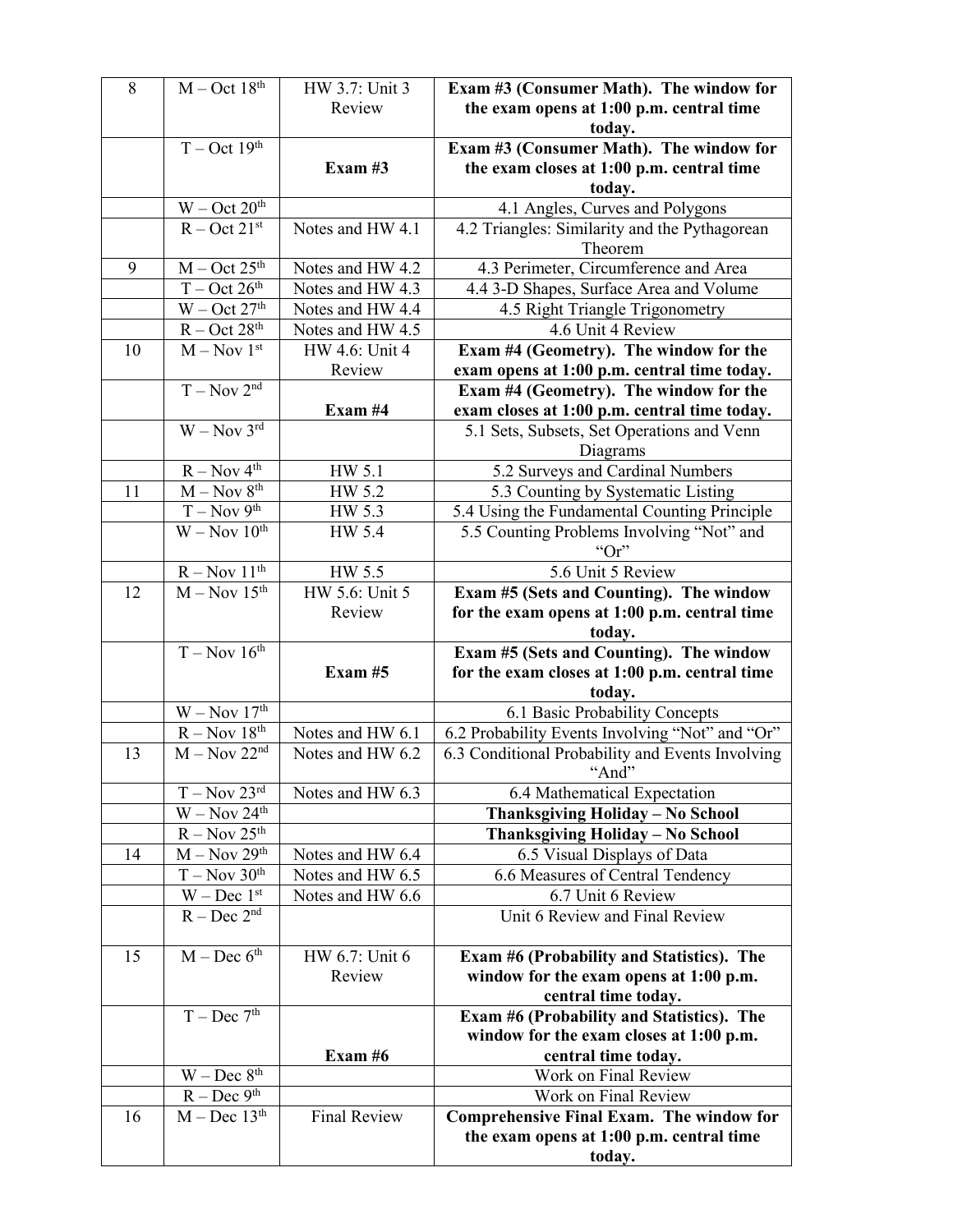| $T - Dec 14th$ | Final Exam | Comprehensive Final Exam. The window for  |
|----------------|------------|-------------------------------------------|
|                |            | the exam closes at 1:00 p.m. central time |
|                |            | today.                                    |

*Note: This schedule is tentative and may be altered as deemed necessary by the instructor. If there are any changes, they will be announced in class and via a Blackboard announcement.*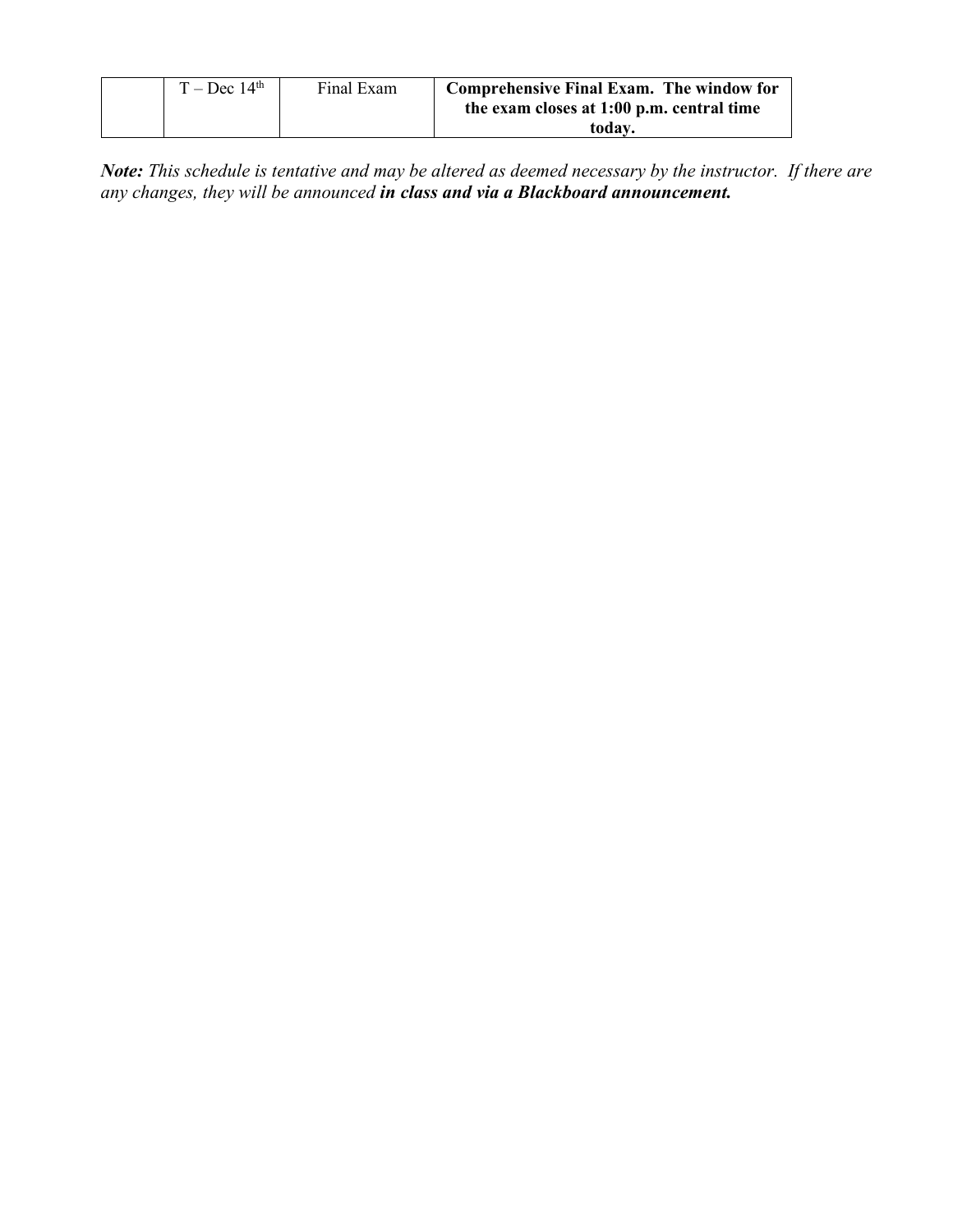#### **Personal Info**

| Printed Name:         | Age:          |
|-----------------------|---------------|
| High School Attended: | Current City: |
| Major:                |               |

1. List any math classes (whether high school or college) that you completed successfully in the last four years:

2. What were your impressions of the *Famous Failures* video? Which person described in the video is most interesting to you and why?

3. After watching the *You Can Learn Anything* video, name something that you struggled to learn in the past but now feel comfortable with. What did it take to finally learn it?

4. Watch the video titled *Grit: The Power of Passion and Perseverance.* Describe what grit is in your own words. Give an example of a life experience/event where you demonstrated grit.